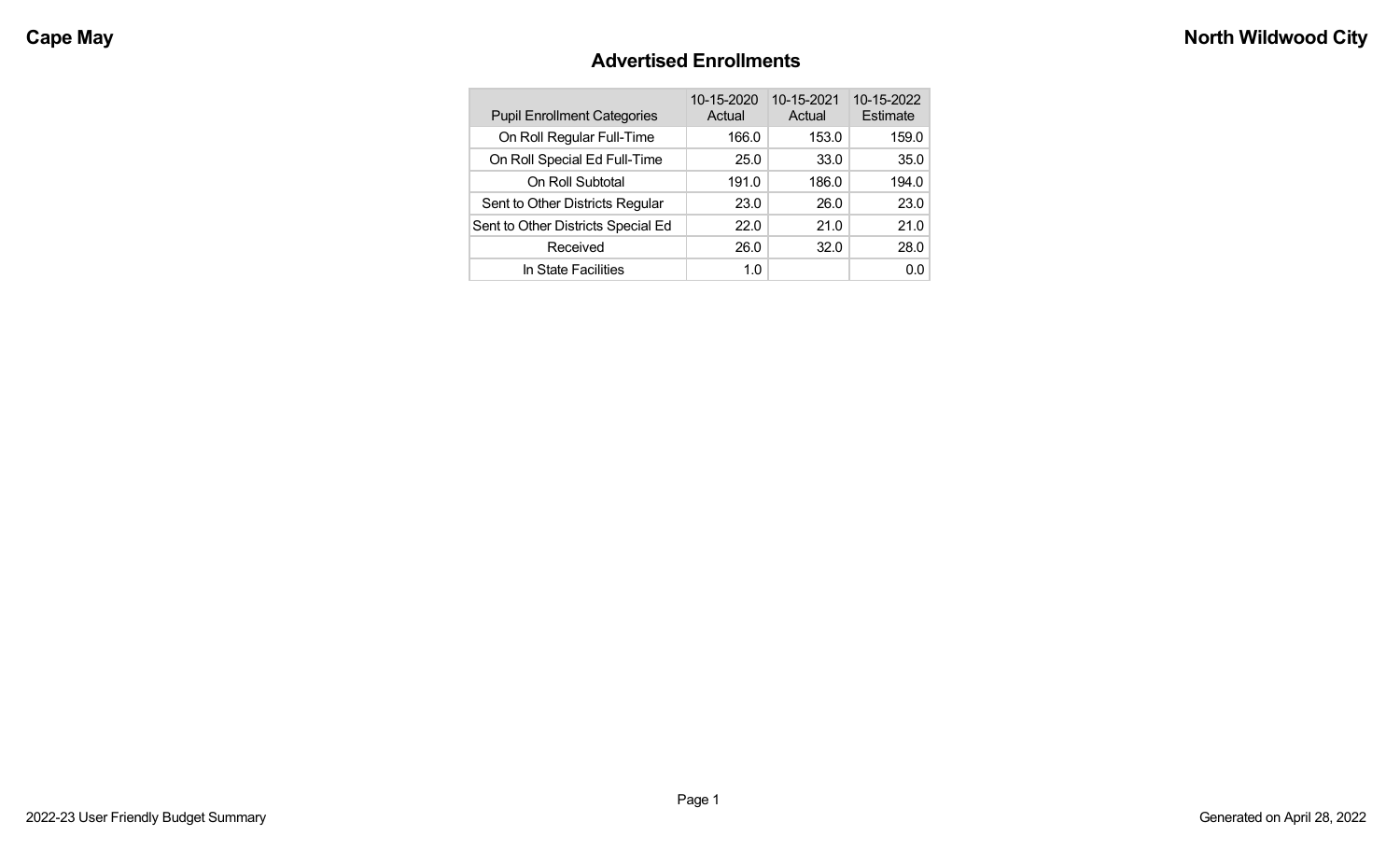### **Advertised Revenues**

| <b>Budget Category</b>                                                                                                                                                                                                                    | Description                                                      | Account | 2020-21<br>Actual | 2021-22<br>Revised | 2022-23<br>Proposed |
|-------------------------------------------------------------------------------------------------------------------------------------------------------------------------------------------------------------------------------------------|------------------------------------------------------------------|---------|-------------------|--------------------|---------------------|
|                                                                                                                                                                                                                                           | Local Tax Levy                                                   | 10-1210 | 7,184,146         | 7,327,828          | 7,363,401           |
| <b>General Fund Revenues from Local Sources</b><br><b>General Fund Revenues from State Sources</b><br><b>General Fund Revenues from Other Sources</b><br><b>General Fund Revenues</b><br>Special Revenue Fund Revenues from Local Sources | <b>Total Tuition</b>                                             | 10-1300 | 641,345           | 567,446            | 567,466             |
|                                                                                                                                                                                                                                           | <b>Unrestricted Miscellaneous Revenues</b>                       | 10-1XXX | 37,688            | 15,000             | 15,000              |
|                                                                                                                                                                                                                                           | Interest Earned on Maintenance Reserve                           | 10-1XXX | 0                 | 1,000              | 1,000               |
|                                                                                                                                                                                                                                           | Interest Earned on Capital Reserve Funds                         | 10-1XXX | 9,025             | 3,000              | 3,000               |
|                                                                                                                                                                                                                                           | <b>Total Revenues from Local Sources</b>                         |         | 7,872,204         | 7,914,274          | 7,949,867           |
|                                                                                                                                                                                                                                           | <b>Categorical Transportation Aid</b>                            | 10-3121 | 49,582            | 49,582             | 49,582              |
|                                                                                                                                                                                                                                           | <b>Categorical Special Education Aid</b>                         | 10-3132 | 156,877           | 156,877            | 156,877             |
|                                                                                                                                                                                                                                           | <b>Categorical Security Aid</b>                                  | 10-3177 | 67,830            | 67,830             | 67,830              |
|                                                                                                                                                                                                                                           | Adjustment Aid                                                   | 10-3178 | 242,404           | 151,835            | 79,162              |
|                                                                                                                                                                                                                                           | State Reimbursements from Securing Our Childrens Future Bond Act | 10-3256 | 20,000            | $\Omega$           | $\mathbf 0$         |
|                                                                                                                                                                                                                                           | <b>Total Revenues from State Sources</b>                         |         | 536,693           | 426,124            | 353,451             |
|                                                                                                                                                                                                                                           | <b>Budgeted Fund Balance-Operating Budget</b>                    | 10-303  | $\mathbf{0}$      | 567,467            | 581,062             |
|                                                                                                                                                                                                                                           | Withdrawal from Maintenance Reserve                              | 10-310  | $\mathbf{0}$      | 502,500            | $\mathbf{0}$        |
|                                                                                                                                                                                                                                           | Withdrawal from Tuition Reserve for Tuition Adjustments          | 10-311  | 0                 | 50,689             | 175,241             |
|                                                                                                                                                                                                                                           | <b>Adjustment for Prior Year Encumbrances</b>                    |         | $\Omega$          | 118,022            | 0                   |
|                                                                                                                                                                                                                                           | Actual Revenues (Over)/Under Expenditures                        |         | 17,174            |                    | $\mathbf 0$         |
|                                                                                                                                                                                                                                           | <b>Total Operating Budget</b>                                    |         | 8,426,071         | 9,579,076          | 9,059,621           |
|                                                                                                                                                                                                                                           | <b>Student Activity Fund Revenue</b>                             | 20-1760 | 6,808             | 100                | $\mathbf 0$         |
|                                                                                                                                                                                                                                           | <b>Total Revenues from Local Sources</b>                         | 20-1XXX | 6,808             | 100                | $\Omega$            |
|                                                                                                                                                                                                                                           | Preschool Education Aid-Prior Year Carryover                     | 20-3218 | $\Omega$          | 57,407             | 233,347             |
|                                                                                                                                                                                                                                           | <b>Preschool Education Aid</b>                                   | 20-3218 | 203,709           | 334,906            | 380,683             |
| Special Revenue Fund Revenues from State Sources                                                                                                                                                                                          | <b>Other Restricted Entitlements</b>                             | 20-32XX | 151,660           | 251,429            | 196,732             |
|                                                                                                                                                                                                                                           | <b>Total Revenues from State Sources</b>                         |         | 355,369           | 643,742            | 810,762             |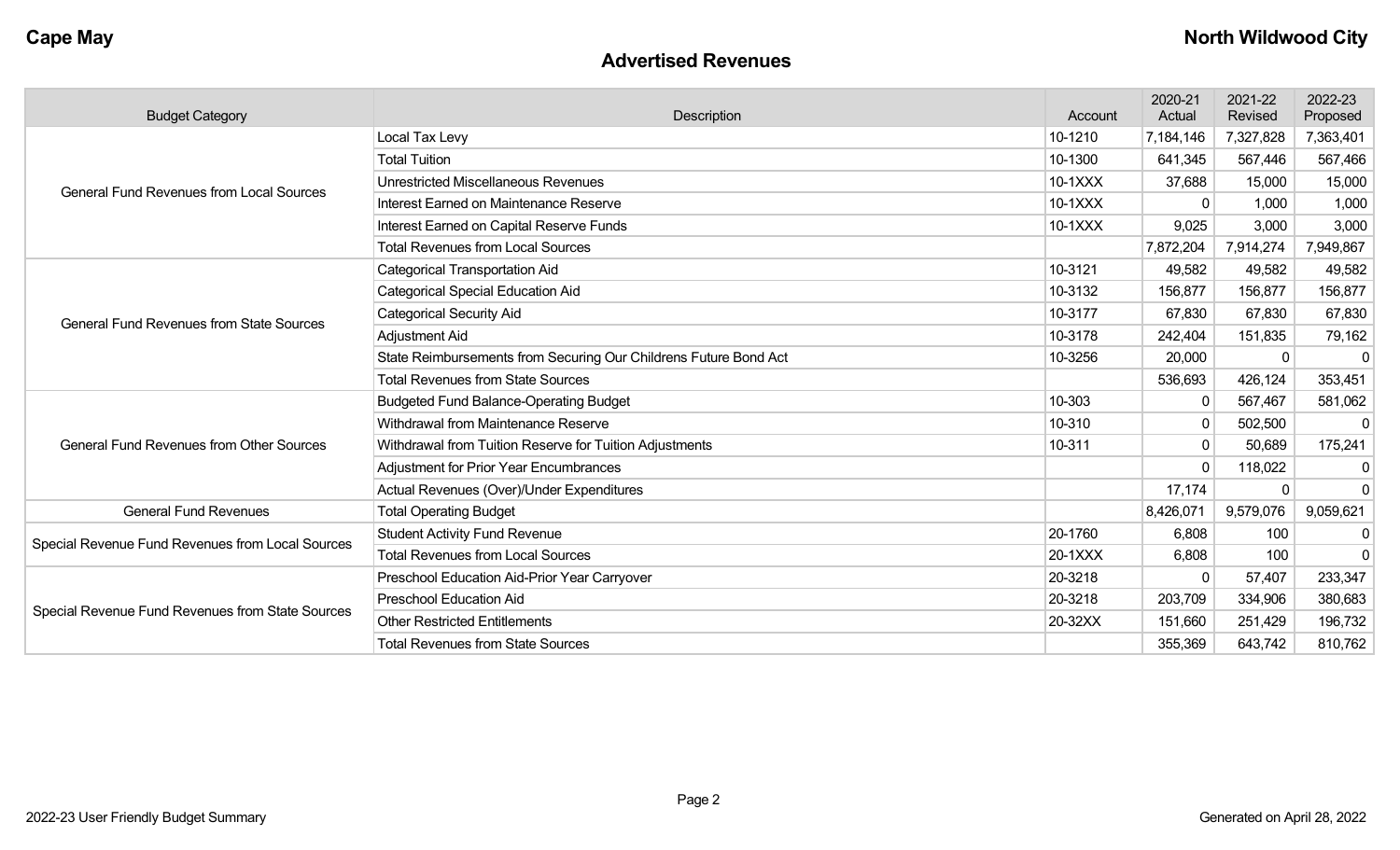### **Advertised Revenues**

| <b>Budget Category</b>                         | Description                                                                                             | Account      | 2020-21<br>Actual | 2021-22<br>Revised | 2022-23<br>Proposed |
|------------------------------------------------|---------------------------------------------------------------------------------------------------------|--------------|-------------------|--------------------|---------------------|
|                                                | Title I                                                                                                 | 20-4411-4416 | 144,584           | 134,072            | 113,962             |
|                                                | Title II                                                                                                | 20-4451-4455 | 8,673             | 28,069             | 23,859              |
|                                                | Title IV                                                                                                | 20-4471-4474 | 20,312            | 16,307             | 9,116               |
|                                                | <b>ARP-IDEA Preschool</b>                                                                               | 20-4409      | $\mathbf{0}$      | 2,174              | $\mathbf{0}$        |
|                                                | <b>ARP-IDEA Basic</b>                                                                                   | 20-4419      | $\Omega$          | 25,530             | $\mathbf 0$         |
|                                                | IDEA Part B (Handicapped)                                                                               | 20-4420-4429 | 166,742           | 205,607            | 174,766             |
|                                                | ARP-ESSER Subgrant-Accelerated Learning Coaching and Educator Support Grant                             | 20-4541      | $\Omega$          |                    | 50,000              |
|                                                | ARP-ESSER Subgrant-Evidence-Based Summer Learning and Enrichment Activities Grant                       | 20-4542      | $\mathbf{0}$      | 0                  | 40,000              |
| Special Revenue Fund Revenues from Federal     | ARP-ESSER Subgrant-Evidence-Based Comprehensive Beyond the School Day Activities Grant                  | 20-4543      | $\Omega$          | $\Omega$           | 40,000              |
| Sources                                        | ARP-ESSER Subgrant-New Jersey Tiered System of Supports (NJTSS) Mental Health Support Staffing<br>Grant | 20-4544      | $\Omega$          | $\Omega$           | 45,000              |
|                                                | <b>ARP-ESSER</b>                                                                                        | 20-4540      | $\overline{0}$    |                    | 1,040,825           |
|                                                | <b>CARES Act Education Stabilization Fund</b>                                                           | 20-4530      | 93,156            | 164,983            | $\mathbf 0$         |
|                                                | <b>CARES-Digital Divide Grant</b>                                                                       | 20-4531      | 28,417            | 28,417             | 0                   |
|                                                | Coronavirus Relief Fund (CRF)                                                                           | 20-4532      | 20,204            | 20,204             | 0                   |
|                                                | <b>CRRSA Act-ESSER II</b>                                                                               | 20-4534      | $\mathbf 0$       | 463,117            | 0                   |
|                                                | <b>CRRSA Act-Learning Acceleration Grant</b>                                                            | 20-4535      | 0                 | 29,720             | 0                   |
|                                                | <b>CRRSA Act-Mental Health Grant</b>                                                                    | 20-4536      | $\Omega$          | 45,000             | $\mathbf 0$         |
|                                                | <b>Total Revenues from Federal Sources</b>                                                              |              | 482,088           | 1,163,200          | 1,537,528           |
| <b>Special Revenue Fund Revenues</b>           | <b>Total Grants and Entitlements</b>                                                                    |              | 844,875           | 1,807,042          | 2,348,290           |
| Debt Service Fund Transfer and Other Financing | <b>Other Financing Sources</b>                                                                          | 40-5XXX      | 220               | $\Omega$           | $\Omega$            |
| Debt Service Fund Revenues from Local Sources  | Local Tax Levy                                                                                          | 40-1210      | 206,035           | 233,178            | 246,207             |
|                                                | <b>Total Revenues from Local Sources</b>                                                                |              | 206,035           | 233,178            | 246,207             |
| Debt Service Fund Revenues from State Sources  | Debt Service Aid Type II                                                                                | 40-3160      | 126,361           | 125,843            | 126,948             |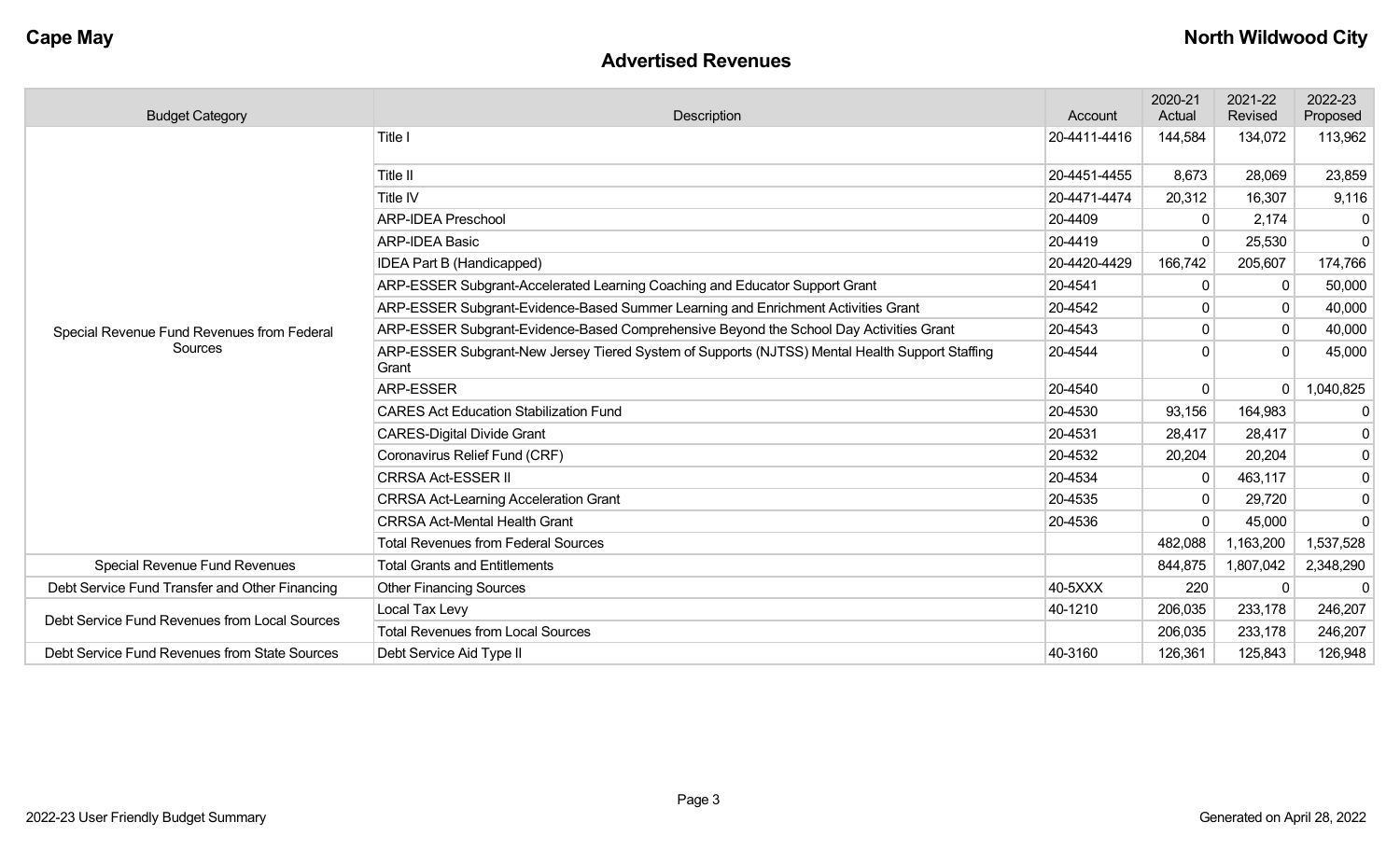### **Advertised Revenues**

| <b>Budget Category</b>                        | Description                                    | Account | 2020-21<br>Actual | 2021-22<br>Revised   | 2022-23<br>Proposed |
|-----------------------------------------------|------------------------------------------------|---------|-------------------|----------------------|---------------------|
| Debt Service Fund Revenues from Other Sources | <b>Budgeted Fund Balance</b>                   | 40-303  |                   | 11,104               | 220                 |
|                                               | Total Local Repayment of Debt                  |         | 332,616           | 370,125              | 373,375             |
|                                               | Actual Revenues (Over)/Under Expenditures      |         | 39,034            |                      |                     |
| Debt Service Fund Revenues                    | <b>Total Repayment of Debt</b>                 |         | 371,650           | 370,125              | 373,375             |
| All Fund Revenues                             | <b>Total Revenues/Sources</b>                  |         |                   | 9,642,596 11,756,243 | 11,781,286          |
| <b>Revenues Net of Transfers</b>              | <b>Total Revenues/Sources Net of Transfers</b> |         |                   | 9,642,596 11,756,243 | 11,781,286          |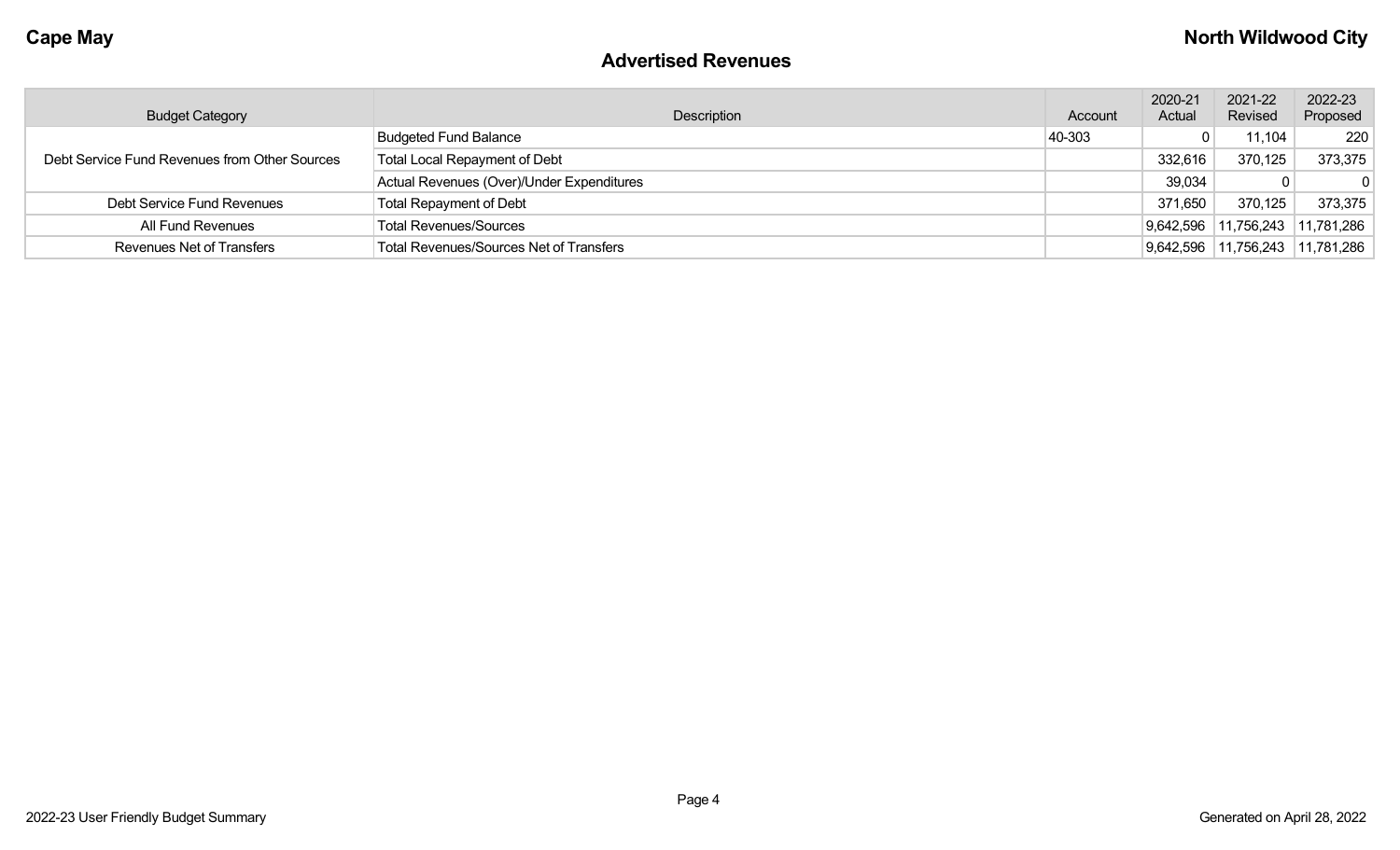# **Advertised Appropriations**

| <b>Budget Category</b>                               | Description                                                                        | Account        | 2020-21<br>Actual             | 2021-22<br>Revised | 2022-23<br>Proposed |
|------------------------------------------------------|------------------------------------------------------------------------------------|----------------|-------------------------------|--------------------|---------------------|
|                                                      | Regular Programs-Instruction                                                       | 11-1XX-100-XXX | 2,317,522                     | 2,310,068          | 2,210,833           |
| General Fund Current Expenses for Instruction        | <b>Special Education-Instruction</b>                                               | 11-2XX-100-XXX | 446,338                       | 465,116            | 429,883             |
|                                                      | <b>Basic Skills/Remedial-Instruction</b>                                           | 11-230-100-XXX | 280,157                       | 288,666            | 297,890             |
|                                                      | <b>Bilingual Education-Instruction</b>                                             | 11-240-100-XXX | 11,652                        | 13,046             | 13,440              |
|                                                      | School-Sponsored Cocurricular or Extracurricular Activities-Instruction            | 11-401-100-XXX | 6,510                         | 15,769             | 14,318              |
|                                                      | School-Sponsored Athletics-Instruction                                             | 11-402-100-XXX | 39,650                        | 75,049             | 76,500              |
|                                                      | Undistributed Expenditures-Instruction (Tuition)                                   | 11-000-100-XXX | 1,451,876                     | ,582,156<br>-1     | 1,731,313           |
|                                                      | Undistributed Expenditures-Attendance and Social Work                              | 11-000-211-XXX | 103,994                       | 172,801            | 174,790             |
|                                                      | Undistributed Expenditures-Health Services                                         | 11-000-213-XXX | 110,164                       | 133,450            | 80,200              |
|                                                      | Undistributed Expenditures-Speech, OT, PT and Related Services                     | 11-000-216-XXX | 82,439                        | 94,190             | 95,930              |
|                                                      | Undistributed Expenditures-Other Support Services, Students-Extraordinary Services | 11-000-217-XXX | 20,843                        | 113,795            | 138,640             |
|                                                      | Undistributed Expenditures-Guidance                                                | 11-000-218-XXX | 181,616                       | 207,525            | 206,995             |
|                                                      | Undistributed Expenditures-Child Study Teams                                       | 11-000-219-XXX | 306,634                       | 341,216            | 347,649             |
|                                                      | Undistributed Expenditures-Improvement of Instruction Services                     | 11-000-221-XXX | 141,993                       | 164,008            | 138,686             |
|                                                      | Undistributed Expenditures-Education Media Services/Library                        | 11-000-222-XXX | 67,509                        | 153,698            | 158,025             |
| General Fund Current Expenses for Support Services   | Undistributed Expenditures-Instructional Staff Training Services                   | 11-000-223-XXX | 5,952                         | 7,128              | 7,308               |
|                                                      | Undistributed Expenditures-Support Services-General Administration                 | 11-000-230-XXX | 157,699                       | 119,186            | 125,995             |
|                                                      | Undistributed Expenditures-Support Services-School Administration                  | 11-000-240-XXX | 49,230                        | 52,356             | 55,156              |
|                                                      | <b>Undistributed Expenditures-Central Services</b>                                 | 11-000-251-XXX | 123,404                       | 115,660            | 112,781             |
|                                                      | Undistributed Expenditures-Operation and Maintenance of Plant Services             | 11-000-26X-XXX | 983,282                       | ,349,014<br>-1     | 844,512             |
|                                                      | Undistributed Expenditures-Student Transportation Services                         | 11-000-270-XXX | 126,305                       | 220,250            | 220,250             |
|                                                      | Personal Services-Employee Benefits                                                | 11-XXX-XXX-2XX | 1,313,518                     | 1,503,336          | 1,525,011           |
|                                                      | Undistributed Expenditures-Food Services                                           | 11-000-310-930 | 30,000                        | 30,000             | 30,000              |
|                                                      | <b>Total Undistributed Expenditures</b>                                            |                | 5,256,458 6,359,769 5,993,241 |                    |                     |
| General Fund Current Expenses for Increased Reserves | Interest Earned on Maintenance Reserve                                             | 10-606         | $\mathbf{0}$                  | 1,000              | 1,000               |
| <b>General Fund Current Expenses</b>                 | <b>Total General Current Expense</b>                                               |                | 8,358,287 9,528,483 9,037,105 |                    |                     |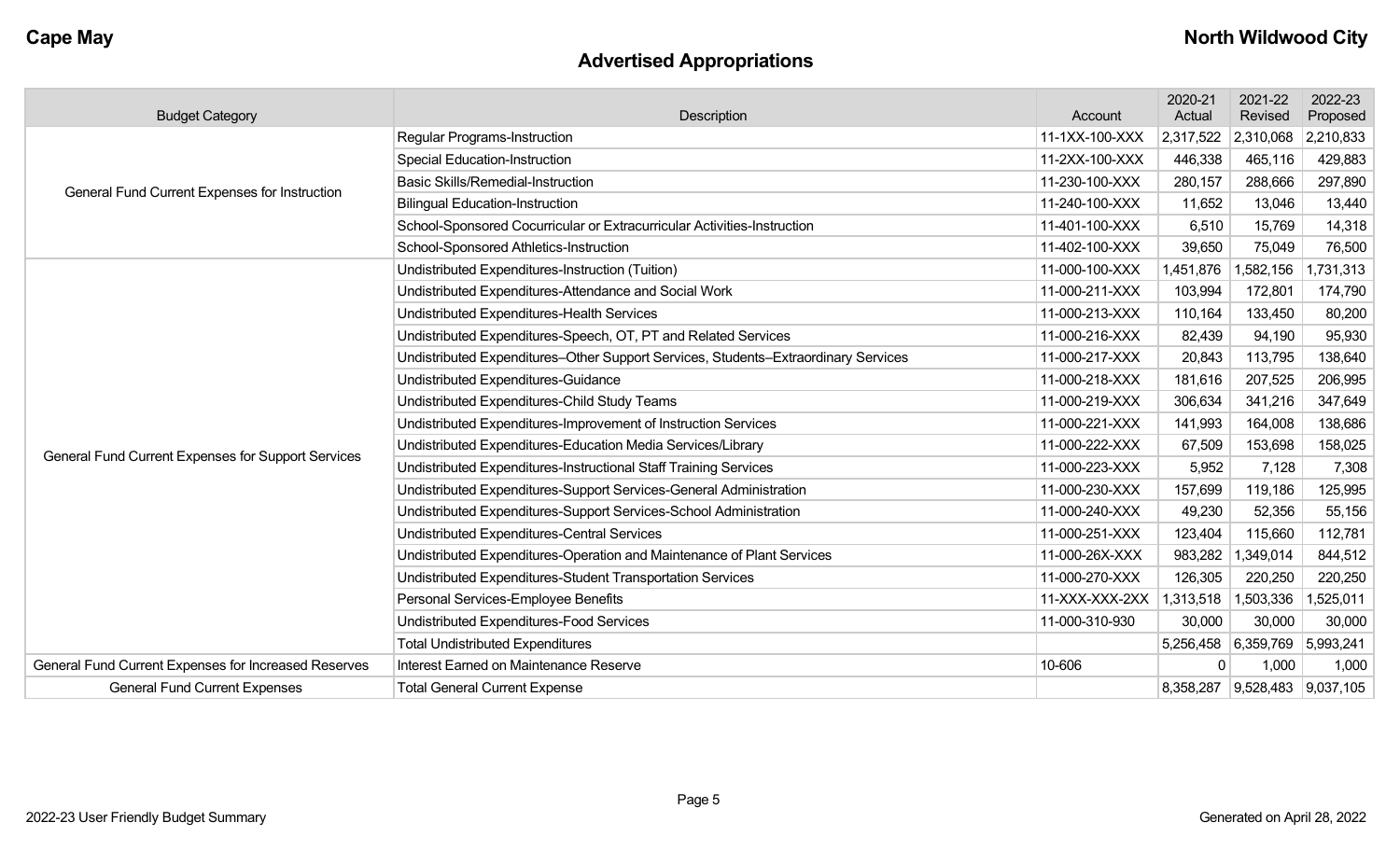# **Advertised Appropriations**

| <b>Budget Category</b>                                              | Description                                             | Account        | 2020-21<br>Actual | 2021-22<br>Revised | 2022-23<br>Proposed |
|---------------------------------------------------------------------|---------------------------------------------------------|----------------|-------------------|--------------------|---------------------|
|                                                                     | <b>Facilities Acquisition and Construction Services</b> | 12-000-400-XXX | 40,543            | 3,516              | 3,516               |
| <b>Capital Outlay</b>                                               | Interest Deposit to Capital Reserve                     | 10-604         | 0                 | 3,000              | 3,000               |
|                                                                     | <b>Total Capital Outlay</b>                             |                | 40,543            | 6,516              | 6,516               |
| Special School Expenses for Summer School                           | Summer School-Instruction                               | 13-422-100-XXX | $\mathbf 0$       | 16,000             | 16,000              |
|                                                                     | <b>Total Summer School</b>                              | 13-422-X00-XXX | $\Omega$          | 16,000             | 16,000              |
| <b>Special School Expenses</b>                                      | <b>Total Special Schools</b>                            | 13-XXX-XXX-XXX | $\Omega$          | 16,000             | 16,000              |
| General Fund Expenses and Transfers                                 | Transfer of Funds to Charter Schools                    | 10-000-100-56X | 27,241            | 28,077             | $\mathbf 0$         |
|                                                                     | <b>General Fund Grand Total</b>                         |                | 8,426,071         | 9,579,076          | 9,059,621           |
|                                                                     | <b>Preschool Education Aid Instruction</b>              | 20-218-100-XXX | 203,709           | 205,265            | 211,869             |
| Special Revenue Fund Expenses for Preschool<br><b>Education Aid</b> | <b>Support Services</b>                                 | 20-218-200-XXX | $\mathbf 0$       | 187,048            | 284,355             |
|                                                                     | <b>Facility Acquisition and Construction Services</b>   | 20-218-400-XXX | 0                 |                    | 117,806             |
|                                                                     | <b>Total Preschool Education Aid</b>                    | 20-218-XXX-XXX | 203,709           | 392,313            | 614,030             |
|                                                                     | Nonpublic Textbooks                                     | 20-XXX-XXX-XXX | 20,387            | 19,446             | 16,529              |
|                                                                     | Nonpublic Auxiliary Services                            | 20-XXX-XXX-XXX | 27,349            | 60,914             | 51,777              |
| Special Revenue Fund Expenses for Other State<br>Projects           | Nonpublic Handicapped Services                          | 20-XXX-XXX-XXX | 10,339            | 44,493             | 37,819              |
|                                                                     | <b>Nonpublic Nursing Services</b>                       | 20-XXX-XXX-XXX | 34,476            | 36,288             | 30,845              |
|                                                                     | Nonpublic Technology Initiative                         | 20-XXX-XXX-XXX | $\mathbf 0$       | 13,608             | 11,567              |
|                                                                     | Nonpublic Security Aid                                  | 20-XXX-XXX-XXX | 59,109            | 76,680             | 48,195              |
| Special Revenue Fund Expenses for State Projects                    | <b>Total State Projects</b>                             | 20-XXX-XXX-XXX | 355,369           | 643,742            | 810,762             |
|                                                                     | Title I                                                 | 20-XXX-XXX-XXX | 144,584           | 134,072            | 113,962             |
|                                                                     | Title II                                                | 20-XXX-XXX-XXX | 8,673             | 28,069             | 23,859              |
|                                                                     | Title IV                                                | 20-XXX-XXX-XXX | 20,312            | 16,307             | 9,116               |
|                                                                     | IDEA Part B (Handicapped)                               | 20-XXX-XXX-XXX | 166,742           | 205,607            | 174,766             |
| Special Revenue Fund Expenses for Federal Projects                  | <b>ARP-IDEA Basic Grant Program</b>                     | 20-223-xxx-xxx | 0                 | 25,530             | 0                   |
|                                                                     | ARP-IDEA Preschool Grant Program                        | 20-224-xxx-xxx | $\mathbf 0$       | 2,174              | $\mathbf 0$         |
|                                                                     | <b>CARES Act Education Stabilization Fund</b>           | 20-477-XXX-XXX | 93,156            | 164,983            | $\pmb{0}$           |
|                                                                     | Bridging the Digital Divide Program                     | 20-478-XXX-XXX | 28,417            | 28,417             | $\mathbf 0$         |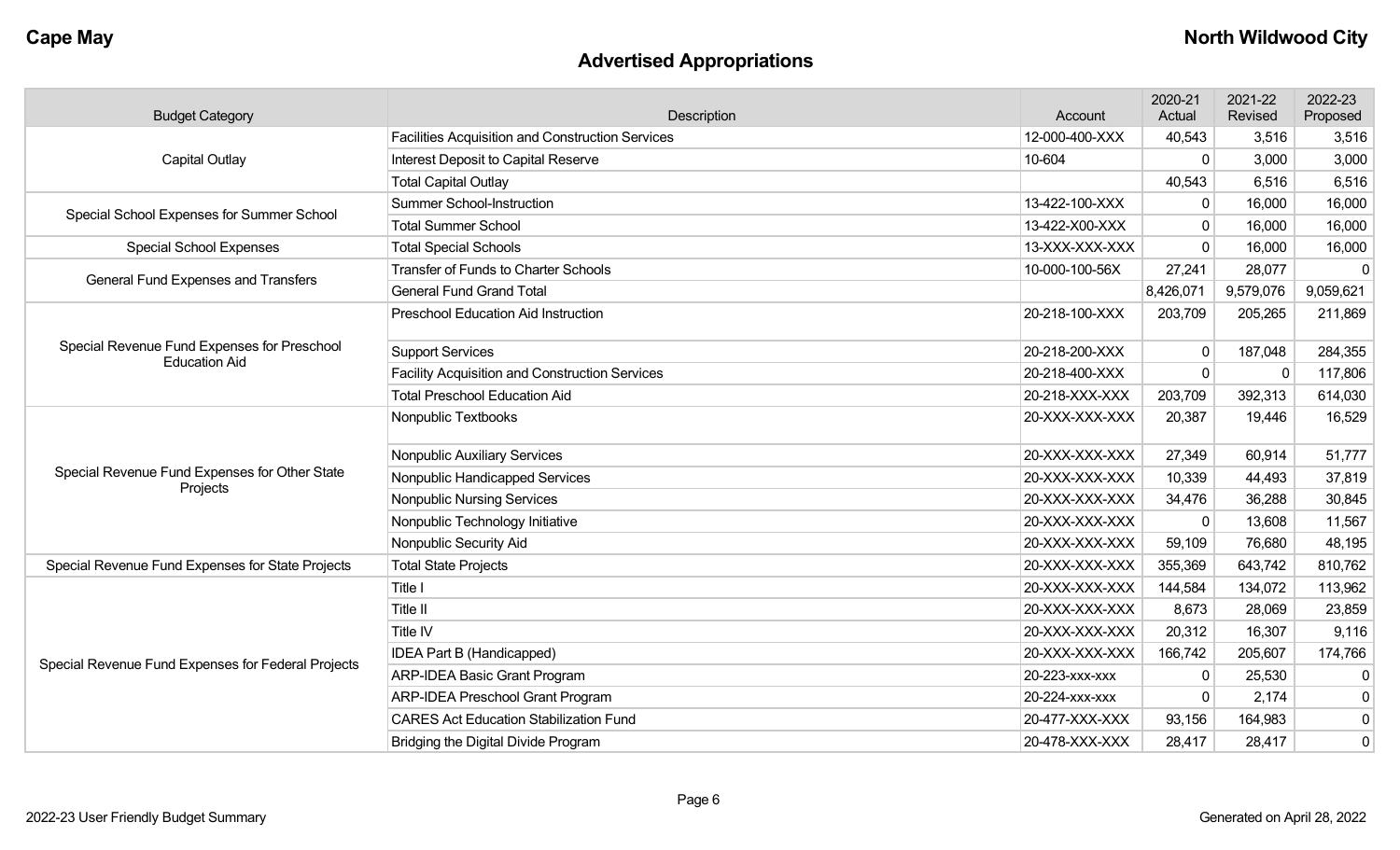# **Advertised Appropriations**

| <b>Budget Category</b>                             | Description                                                                                                    | Account        | 2020-21<br>Actual | 2021-22<br>Revised                  | 2022-23<br>Proposed |
|----------------------------------------------------|----------------------------------------------------------------------------------------------------------------|----------------|-------------------|-------------------------------------|---------------------|
|                                                    | Coronavirus Relief Fund (CRF) Grant Program                                                                    | 20-479-XXX-XXX | 20,204            | 20,204                              | 0                   |
|                                                    | <b>CRRSA Act-ESSER II Grant Program</b>                                                                        | 20-483-xxx-xxx | 0                 | 463,117                             | 0                   |
|                                                    | <b>CRRSA Act-Learning Acceleration Grant Program</b>                                                           | 20-484-XXX-XXX | 0                 | 29,720                              | 0                   |
|                                                    | <b>CRRSA Act-Mental Health Grant Program</b>                                                                   | 20-485-xxx-xxx | 0                 | 45,000                              | 0                   |
|                                                    | <b>ARP-ESSER Grant Program</b>                                                                                 | 20-487-xxx-xxx |                   | 0                                   | 1,040,825           |
| Special Revenue Fund Expenses for Federal Projects | ARP-ESSER Subgrant Accelerated Learning Coaching and Educator Support Grant                                    | 20-488-xxx-xxx |                   |                                     | 50,000              |
|                                                    | ARP-ESSER Subgrant Evidence-Based Summer Learning and Enrichment Activities Grant                              | 20-489-xxx-xxx |                   | 0                                   | 40,000              |
|                                                    | ARP-ESSER Subgrant Evidence-Based Comprehensive Beyond the School Day Activities Grant                         | 20-490-XXX-XXX |                   | 0                                   | 40,000              |
|                                                    | ARP-ESSER Subgrant New Jersey Tiered System of Supports (NJTSS) Mental Health Support<br><b>Staffing Grant</b> | 20-491-xxx-xxx |                   | $\Omega$                            | 45,000              |
|                                                    | <b>Total Federal Projects</b>                                                                                  | 20-XXX-XXX-XXX | 482,088           | 1,163,200                           | 1,537,528           |
| Special Revenue Fund Expenses                      | <b>Total Special Revenue Funds</b>                                                                             |                | 844,875           | 1,807,042                           | 2,348,290           |
|                                                    | <b>Total Regular Debt Service</b>                                                                              | 40-701-510-XXX | 371,650           | 370,125                             | 373,375             |
| Debt Service Fund Expenses                         | <b>Total Debt Service Funds</b>                                                                                |                | 371,650           | 370,125                             | 373,375             |
| All Fund Expenses                                  | <b>Total Expenditures/Appropriations</b>                                                                       |                | 9,642,596         | 11,756,243                          | 11,781,286          |
| <b>Expenses Net of Transfers</b>                   | <b>Total Expenditures Net of Transfers</b>                                                                     |                |                   | 9,642,596   11,756,243   11,781,286 |                     |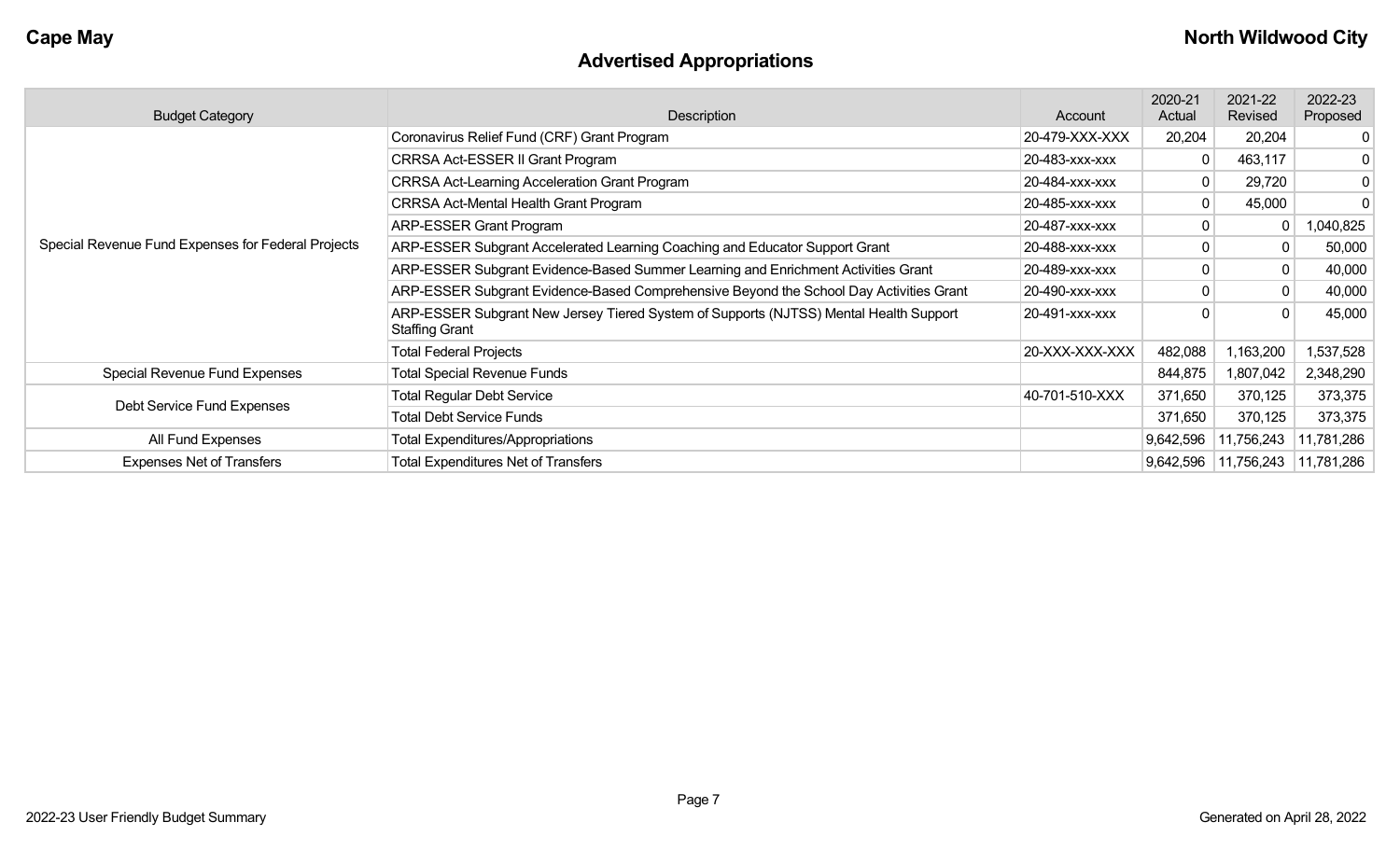# **Advertised Recapitulation of Balances**

| <b>Fund Balance Category</b>                   | <b>Budget Category</b>                                           | Audited<br><b>Balance</b><br>06/30/2020 | Audited<br><b>Balance</b><br>06/30/2021 | Estimated<br><b>Balance</b><br>06/30/2022 | <b>Estimated</b><br><b>Balance</b><br>06/30/2023 |
|------------------------------------------------|------------------------------------------------------------------|-----------------------------------------|-----------------------------------------|-------------------------------------------|--------------------------------------------------|
| Unrestricted                                   | <b>General Operating Budget</b>                                  | 259,145                                 | 344,988                                 | 335,843                                   | 335,843                                          |
|                                                | Repayment of Debt                                                | 50,358                                  | 11,324                                  | 220                                       |                                                  |
|                                                | Capital Reserve                                                  | 1,730,180                               | 2,238,274                               | 2,241,274                                 | 2,244,274                                        |
|                                                | <b>Adult Education Programs</b>                                  | 0                                       |                                         |                                           |                                                  |
| <b>Restricted for General Operating Budget</b> | Maintenance Reserve                                              | 897,159                                 | 903,849                                 | 402,349                                   | 403,349                                          |
|                                                | Legal Reserve                                                    | 1,491,068                               | 1,139,384                               | 581,062                                   |                                                  |
|                                                | Unemployment Fund                                                | 65,458                                  | 65,458                                  | 65,458                                    | 65,458                                           |
|                                                | <b>Tuition Reserve</b>                                           | 51,427                                  | 225,930                                 | 175,241                                   |                                                  |
|                                                | <b>Current Expense Emergency Reserve</b>                         | 0                                       | 0                                       | 250,000                                   | 250,000                                          |
|                                                | Impact Aid Reserve for General Expenses (Sections 8002 and 8003) | 0                                       | 0                                       | 0                                         |                                                  |
|                                                | Impact Aid Reserve for Capital Expenses (Sections 8007 and 8008) | 0                                       | 0                                       |                                           |                                                  |
|                                                | <b>Student Activity Fund</b>                                     | 12,595                                  | 11,985                                  | 11,985                                    | 11,985                                           |
| Restricted for Special Revenue Fund            | Scholarship Fund                                                 | $\Omega$                                | $\Omega$                                | 0                                         |                                                  |
| Restricted for Repayment of Debt               | Restricted for Repayment of Debt                                 | 0                                       | 0                                       | 0                                         | 0                                                |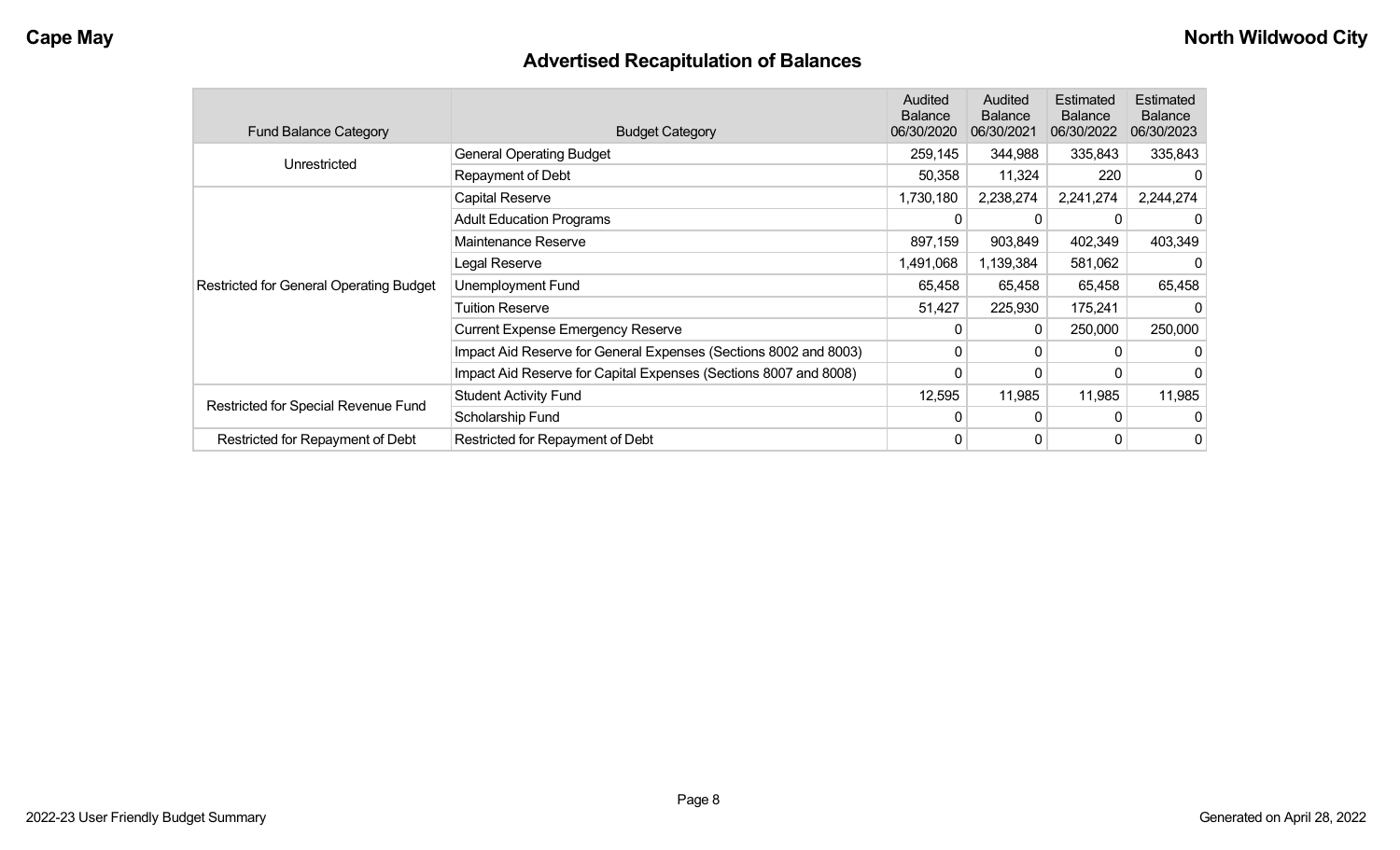#### **Advertised Per Pupil Cost Calculations**

| Per Pupil Cost Calculations                       | 2019-20<br><b>Actual Costs</b> | 2020-21<br><b>Actual Costs</b> | 2021-22<br><b>Original Budget</b> | 2021-22<br><b>Revised Budget</b> | 2022-23<br><b>Proposed Budget</b> |
|---------------------------------------------------|--------------------------------|--------------------------------|-----------------------------------|----------------------------------|-----------------------------------|
| <b>Total Budgetary Comparative Per Pupil Cost</b> | \$31,251                       | \$36,745                       | \$44,441                          | \$43,642                         | \$39,076                          |
| <b>Total Classroom Instruction</b>                | \$18,130                       | \$21,541                       | \$23,859                          | \$23,090                         | \$21,502                          |
| <b>Classroom-Salaries and Benefits</b>            | \$16,867                       | \$18,433                       | \$22,058                          | \$21,346                         | \$19,831                          |
| Classroom-General Supplies and Textbooks          | \$802                          | \$2,632                        | \$1,338                           | \$1,295                          | \$1,242                           |
| <b>Classroom-Purchased Services</b>               | \$461                          | \$475                          | \$463                             | \$448                            | \$430                             |
| <b>Total Support Services</b>                     | \$5,990                        | \$6,786                        | \$9,719                           | \$9,701                          | \$9,694                           |
| Support Services-Salaries and Benefits            | \$5,332                        | \$5,932                        | \$7,928                           | \$7,672                          | \$7,526                           |
| <b>Total Administrative Costs</b>                 | \$2,099                        | \$2,184                        | \$2,124                           | \$2,056                          | \$2,020                           |
| <b>Administration Salaries and Benefits</b>       | \$1,720                        | \$1,872                        | \$2,073                           | \$2,006                          | \$1,928                           |
| Total Operations and Maintenance of Plant         | \$4,426                        | \$5,784                        | \$7,909                           | \$7,993                          | \$5,086                           |
| Operations and Maintenance-Salaries and Benefits  | \$2,464                        | \$2,561                        | \$2,999                           | \$2,903                          | \$2,799                           |
| <b>Board Contribution to Food Services</b>        | \$147                          | \$158                          | \$167                             | \$161                            | \$155                             |
| <b>Total Extracurricular Costs</b>                | \$434                          | \$293                          | \$632                             | \$611                            | \$591                             |
| <b>Total Equipment Costs</b>                      | \$0                            | \$0                            | \$0                               | \$0                              | \$607                             |
| Legal Costs                                       | \$44                           | \$27                           | \$11                              | \$11                             | \$10                              |
| Employee Benefits as a percentage of salaries*    | 32.86%                         | 31.27%                         | 34.23%                            | 34.23%                           | 35.48%                            |

\*Does not include pension and social security paid by the State on-behalf of the district.

\*\*Federal and State funds in the blended resource school-based budgets.

The information presented in columns 1 through 3 as well as the related descriptions of the per pupil cost calculations are contained in the Taxpayers' Guide to Education Spending and can be found on the Department of Education's Internet website: http://www.state.nj.us/education/guide/. This publication is also available in the board office and public libraries. The same calculations were performed using the 2021-22 revised appropriations and the 2022-23 budgeted appropriations presented in this advertised budget. Total Budgetary Comparative Per Pupil Cost is defined as current expense exclusive of tuition expenditures, transportation, residential costs, and judgments against the school district. For all years it also includes the restricted entitlement aids. With the exception of Total Equipment Cost, each of the other per pupil cost calculations presented is a component of the total comparative per pupil cost, although all components are not shown.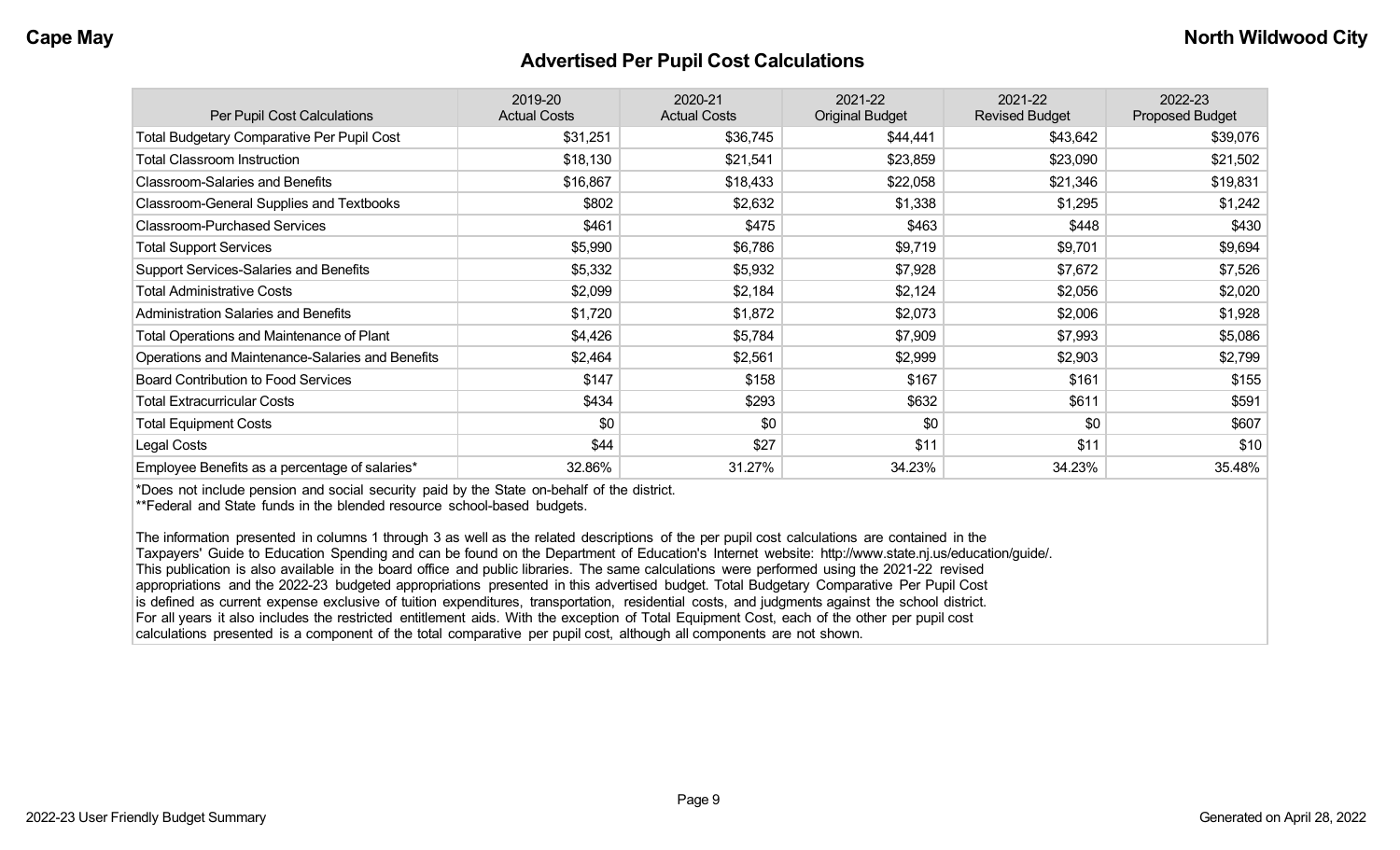### **Shared Services**

|                                         |                                                                                                         | Amount<br>Saved |
|-----------------------------------------|---------------------------------------------------------------------------------------------------------|-----------------|
| <b>Shared Service Category Type</b>     | <b>Shared Service Category Description</b>                                                              | (Optional)      |
| <b>Food Services</b>                    | Food preparation with Wildwood High School                                                              |                 |
| Insurance Coverages and Benefits        | Medical and prescription insurance acquired through NJ Pensions SEHBP                                   | 0               |
|                                         | General Liability and Workman's Compensation insurance via ACCASBO Joint Insurance Fund                 | 0               |
| <b>Others</b>                           | Coordination of record management (shredding) with City of North Wildwood                               | 0               |
|                                         | Trash/Recycling with City of North Wildwood                                                             | 0               |
| <b>Professional Staff Development</b>   | Coordination of professional services with other schools within county                                  | 0               |
| Purchasing                              | South Jersey Technology Partnership (SJTP) & Middlesex Regional Educational Services Commission (MRESC) | 0               |
|                                         | Purchases of energy through Aces                                                                        | $\mathbf{0}$    |
| Social Worker/Psychologist              | Social Worker Shared from CMCSSSD                                                                       | 0               |
| <b>Special Education Services</b>       | <b>CMCSSSD and Itinerant Services</b>                                                                   | 0               |
| Transportation Services, including Fuel | Transportation services supplied by CMCSSSD                                                             | 0               |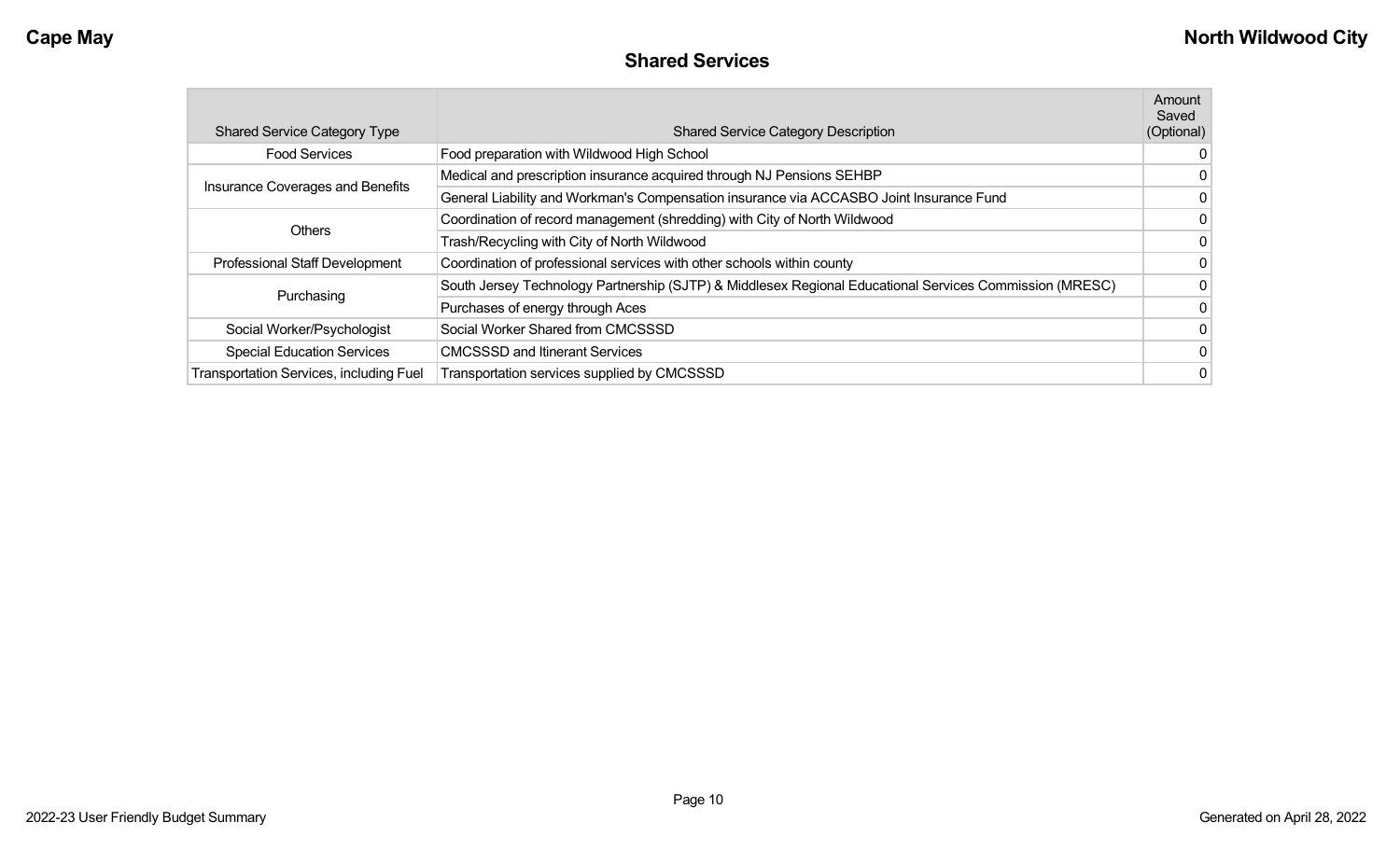| <b>Estimated Tax Rates</b> |
|----------------------------|
|----------------------------|

| Municipality        | Category                                                                                                           | Amount        |
|---------------------|--------------------------------------------------------------------------------------------------------------------|---------------|
| North Wildwood City | (A) General Fund School Levy                                                                                       | 7,363,401     |
|                     | (D) Total School Levy                                                                                              | 7,609,608     |
|                     | (B) Estimated Net Taxable Valuation (as of 10/01/21)                                                               | 2,646,726,500 |
|                     | (H) Estimated Equalized Valuation (as of 10/01/21)                                                                 | 3,198,074,553 |
|                     | (C) Estimated 2022-23 General Fund School Tax Rate, Without Repayment of Debt or Adjustments=100x(A)/(B)           | 0.2782        |
|                     | (F) Estimated 2022-23 Total School Tax Rate, With Repayment of Debt and Adjustments=100x(D)/(B)                    | 0.2875        |
|                     | (I) Estimated 2022-23 Equalized General Fund School Tax Rate, Without Repayment of Debt or Adjustments=100x(A)/(H) | 0.2302        |
|                     | (L) Estimated 2022-23 Equalized Total School Tax Rate, With Repayment of Debt and Adjustments=100x(D)/(H)          | 0.2379        |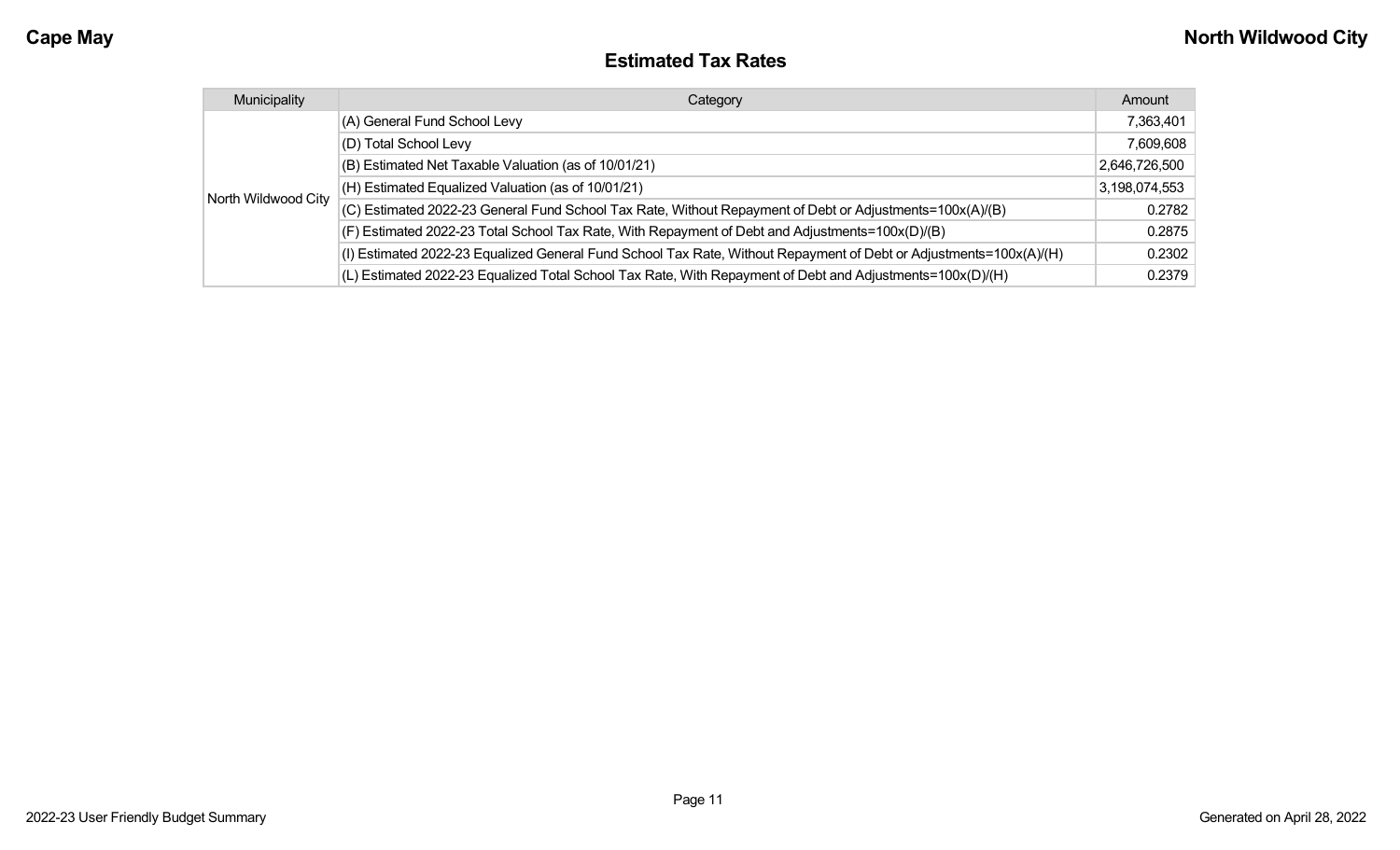| Name          | Category                                                                                  | Measure                                 |
|---------------|-------------------------------------------------------------------------------------------|-----------------------------------------|
|               | <b>Job Title</b>                                                                          | Coordinator/Director/Manager/Supervisor |
|               | Job Title II                                                                              | <b>Supervisor Student Servic</b>        |
|               | <b>Base Annual Salary Amount</b>                                                          | \$122,553                               |
|               | Full-Time Equivalent (FTE)                                                                | 1.0                                     |
|               | Shared with Another District?                                                             | N                                       |
|               | <b>Shared County</b>                                                                      | None Reported                           |
|               | <b>Shared District</b>                                                                    | None Reported                           |
|               | <b>Job Title Other District</b>                                                           | None Reported                           |
|               | Member of Collective Bargaining Unit (CBU)?                                               | N                                       |
|               | <b>Beginning Date of Contract</b>                                                         | 07/01/21                                |
|               | <b>End Date of Contract</b>                                                               | 06/30/22                                |
|               | <b>Contracted Number of Annual Work Days</b>                                              | 212                                     |
|               | <b>Contracted Number of Annual Vacation Days</b>                                          | $\Omega$                                |
|               | Contracted Number of Annual Sick Days                                                     | 10                                      |
| Carolyn Morey | <b>Contracted Number of Annual Personal Days</b>                                          | 3                                       |
|               | <b>Contracted Number of Annual Consulting Days</b>                                        | 0                                       |
|               | Number of Other Contracted Non-Working Days                                               | $\Omega$                                |
|               | Description of Other Contracted Non-Working Days                                          | None Reported                           |
|               | <b>Total Allowances Amount</b>                                                            | \$4,356                                 |
|               | <b>Total Bonuses Amount</b>                                                               | \$0                                     |
|               | <b>Total Stipends Amount</b>                                                              | \$0                                     |
|               | District Contributions Above Teacher Contract for Insurance (Health, Dental, Life, Other) | \$1,738                                 |
|               | District Contributions Above Teacher Contract for Retirement Plans                        | \$0                                     |
|               | Total Contractual Post-Employment Benefit Amount                                          | \$0                                     |
|               | Contractual Post-Employment Benefit Description of Payout of Sick days                    | Same as staff                           |
|               | Contractual Post-Employment Benefit Description of Payout of Vacation days                | 10 month employee - not entitled payout |
|               | Contractual Post-Employment Benefit Description of Payout of Personal days                | 10 month employee - not entitled payout |
|               | Contractual Post-Employment Benefit Description of Other Benefits 1                       | None Reported                           |
|               | Contractual Post-Employment Benefit Description of Other Benefits 2                       | None Reported                           |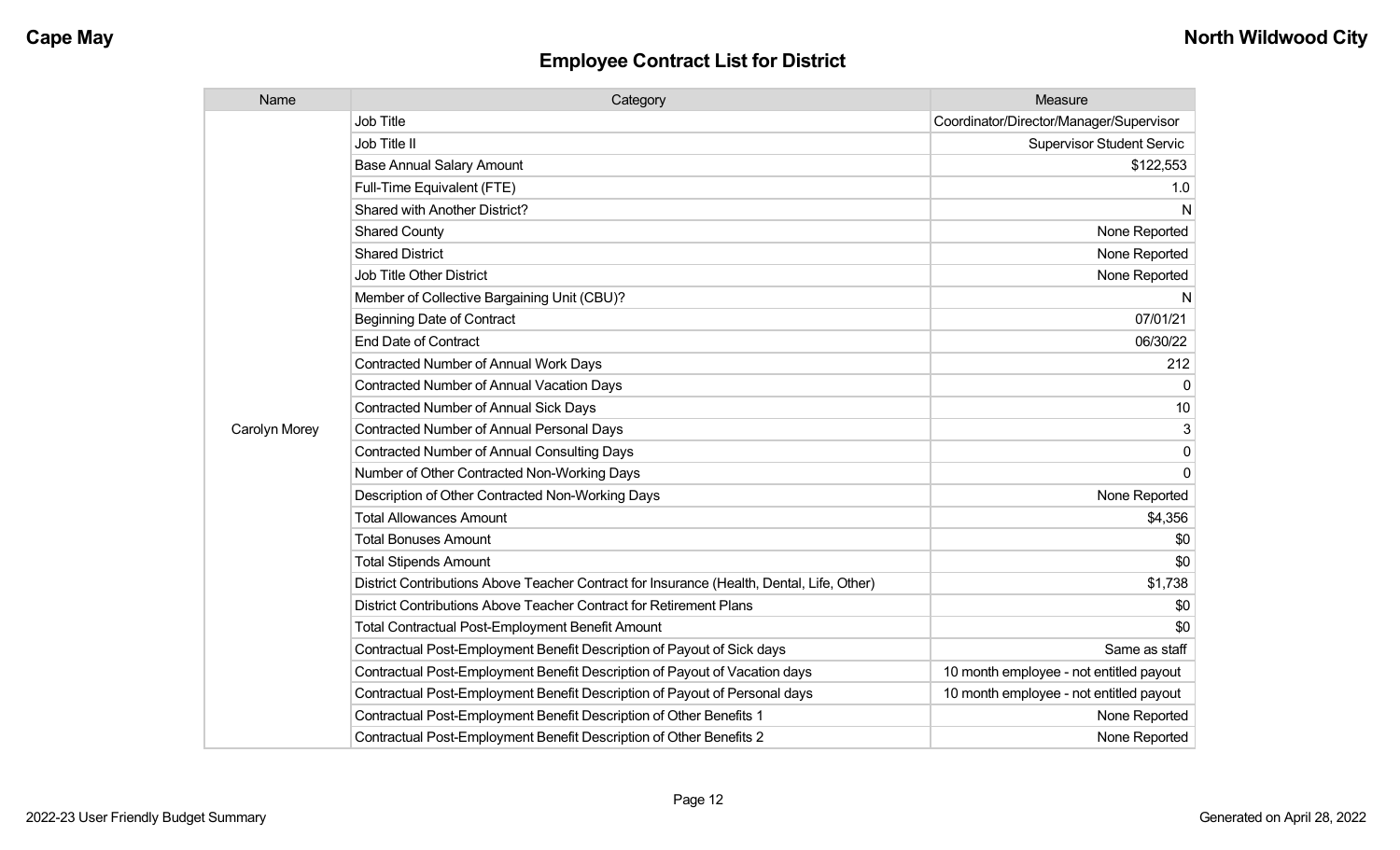| Name                         | Category                                                                                 | Measure        |
|------------------------------|------------------------------------------------------------------------------------------|----------------|
|                              | Contractual Post-Employment Benefit Description of Other Benefits 3                      | None Reported  |
|                              | <b>Total Other/In-Kind Remuneration Amount</b>                                           | \$0            |
|                              | Description of Other/In-Kind Remuneration Annual Option to Buyback Sick Time in Cash     | None Reported  |
|                              | Description of Other/In-Kind Remuneration Annual Option to Buyback Vacation Time in Cash | None Reported  |
|                              | Description of Other/In-Kind Remuneration Annual Option to Buyback Personal Time in Cash | None Reported  |
| Carolyn Morey                | Description of Other/In-Kind Remuneration Annual Option to Other Remuneration 1          | None Reported  |
|                              | Description of Other/In-Kind Remuneration Annual Option to Other Remuneration 2          | None Reported  |
|                              | Description of Other/In-Kind Remuneration Annual Option to Other Remuneration 3          | None Reported  |
|                              | <b>Additional Comment 1</b>                                                              | None Reported  |
|                              | <b>Additional Comment 2</b>                                                              | None Reported  |
|                              | <b>Additional Comment 3</b>                                                              | None Reported  |
|                              | Job Title                                                                                | Superintendent |
|                              | Job Title II                                                                             | Principal      |
|                              | <b>Base Annual Salary Amount</b>                                                         | \$145,366      |
|                              | Full-Time Equivalent (FTE)                                                               | 1.0            |
|                              | Shared with Another District?                                                            | N              |
|                              | <b>Shared County</b>                                                                     | None Reported  |
|                              | <b>Shared District</b>                                                                   | None Reported  |
|                              | <b>Job Title Other District</b>                                                          | None Reported  |
|                              | Member of Collective Bargaining Unit (CBU)?                                              | N              |
| <b>Christopher Armstrong</b> | <b>Beginning Date of Contract</b>                                                        | 07/01/21       |
|                              | <b>End Date of Contract</b>                                                              | 06/30/22       |
|                              | Contracted Number of Annual Work Days                                                    | 260            |
|                              | <b>Contracted Number of Annual Vacation Days</b>                                         | 20             |
|                              | <b>Contracted Number of Annual Sick Days</b>                                             | 12             |
|                              | Contracted Number of Annual Personal Days                                                | 3              |
|                              | <b>Contracted Number of Annual Consulting Days</b>                                       | 0              |
|                              | Number of Other Contracted Non-Working Days                                              | $\Omega$       |
|                              | Description of Other Contracted Non-Working Days                                         | None Reported  |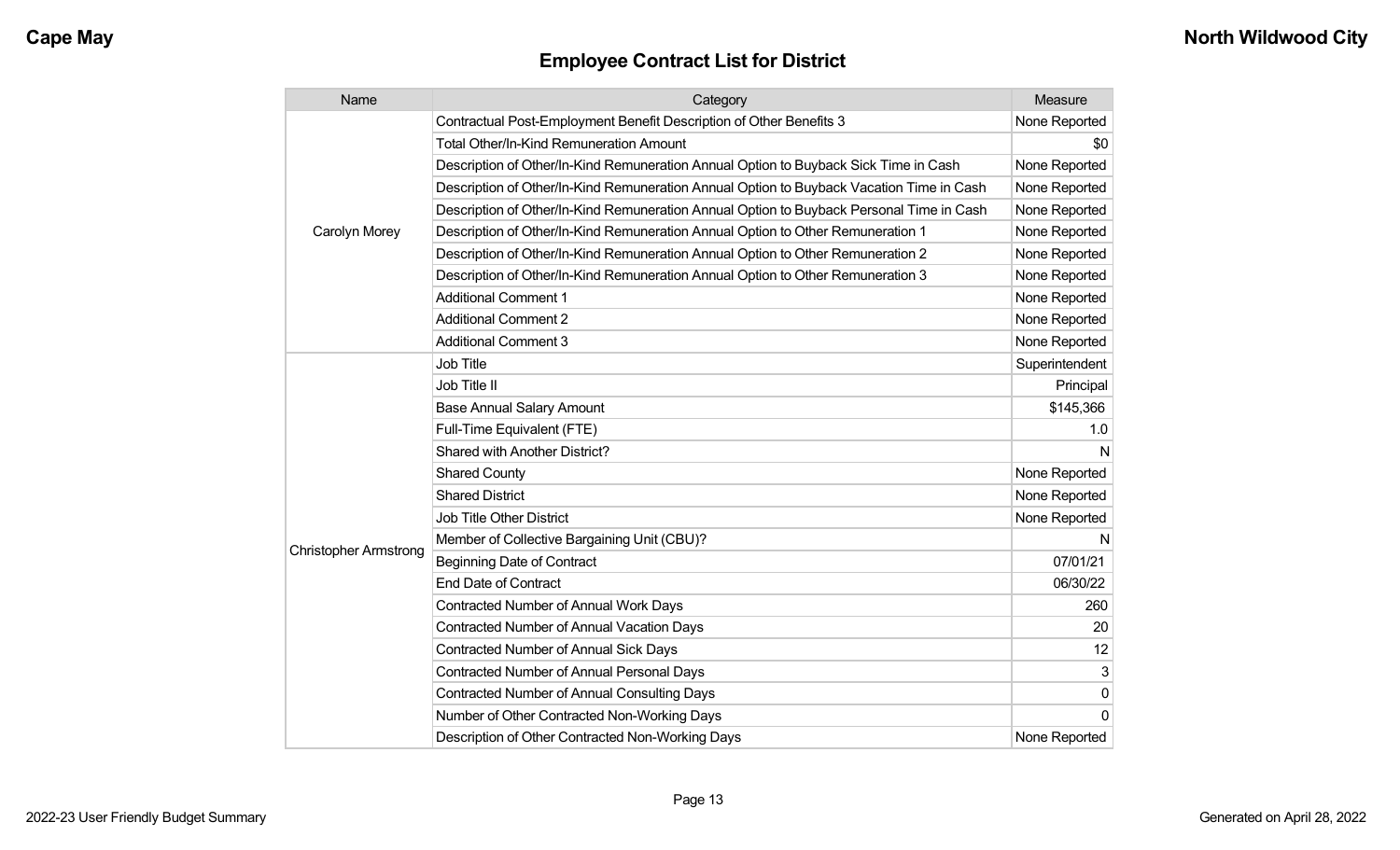| Name                         | Category                                                                                  | Measure        |
|------------------------------|-------------------------------------------------------------------------------------------|----------------|
|                              | <b>Total Allowances Amount</b>                                                            | \$10,370       |
|                              | <b>Total Bonuses Amount</b>                                                               | \$0            |
|                              | <b>Total Stipends Amount</b>                                                              | \$0            |
|                              | District Contributions Above Teacher Contract for Insurance (Health, Dental, Life, Other) | \$0            |
|                              | District Contributions Above Teacher Contract for Retirement Plans                        | \$0            |
|                              | Total Contractual Post-Employment Benefit Amount                                          | \$16,322       |
|                              | Contractual Post-Employment Benefit Description of Payout of Sick days                    | Per contract   |
|                              | Contractual Post-Employment Benefit Description of Payout of Vacation days                | Per contract   |
|                              | Contractual Post-Employment Benefit Description of Payout of Personal days                | Per contract   |
|                              | Contractual Post-Employment Benefit Description of Other Benefits 1                       | None Reported  |
| <b>Christopher Armstrong</b> | Contractual Post-Employment Benefit Description of Other Benefits 2                       | None Reported  |
|                              | Contractual Post-Employment Benefit Description of Other Benefits 3                       | None Reported  |
|                              | <b>Total Other/In-Kind Remuneration Amount</b>                                            | \$0            |
|                              | Description of Other/In-Kind Remuneration Annual Option to Buyback Sick Time in Cash      | None Reported  |
|                              | Description of Other/In-Kind Remuneration Annual Option to Buyback Vacation Time in Cash  | None Reported  |
|                              | Description of Other/In-Kind Remuneration Annual Option to Buyback Personal Time in Cash  | None Reported  |
|                              | Description of Other/In-Kind Remuneration Annual Option to Other Remuneration 1           | None Reported  |
|                              | Description of Other/In-Kind Remuneration Annual Option to Other Remuneration 2           | None Reported  |
|                              | Description of Other/In-Kind Remuneration Annual Option to Other Remuneration 3           | None Reported  |
|                              | <b>Additional Comment 1</b>                                                               | None Reported  |
|                              | <b>Additional Comment 2</b>                                                               | None Reported  |
|                              | <b>Additional Comment 3</b>                                                               | None Reported  |
|                              | Job Title                                                                                 | Vice Principal |
|                              | Job Title II                                                                              | None Reported  |
| Patricia Donolan             | <b>Base Annual Salary Amount</b>                                                          | \$122,553      |
|                              | Full-Time Equivalent (FTE)                                                                | 1.0            |
|                              | Shared with Another District?                                                             | N              |
|                              | <b>Shared County</b>                                                                      | None Reported  |
|                              | <b>Shared District</b>                                                                    | None Reported  |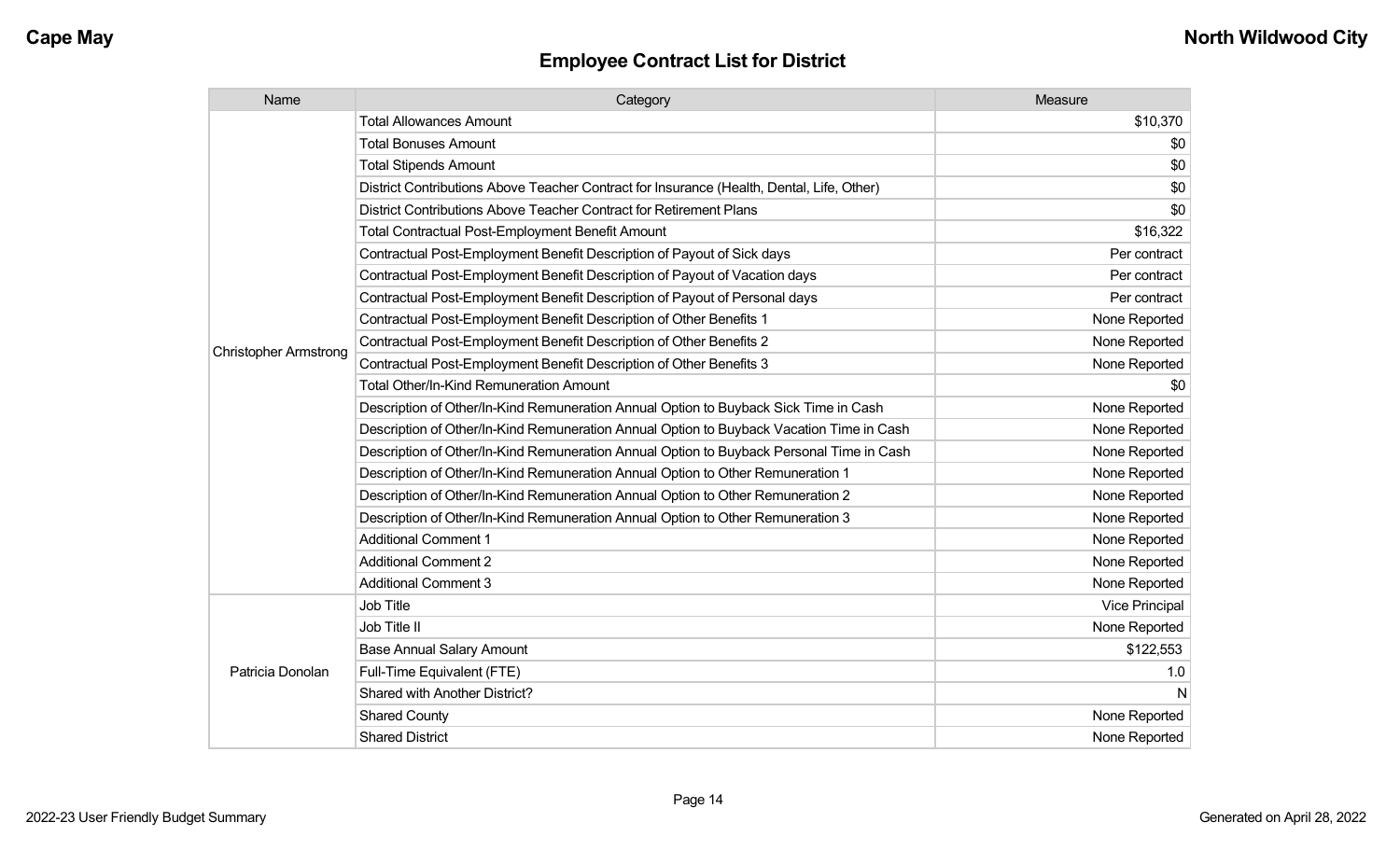| Name             | Category                                                                                  | Measure                                 |
|------------------|-------------------------------------------------------------------------------------------|-----------------------------------------|
|                  | <b>Job Title Other District</b>                                                           | None Reported                           |
|                  | Member of Collective Bargaining Unit (CBU)?                                               | N                                       |
|                  | <b>Beginning Date of Contract</b>                                                         | 07/01/21                                |
|                  | <b>End Date of Contract</b>                                                               | 06/30/22                                |
|                  | Contracted Number of Annual Work Days                                                     | 212                                     |
|                  | <b>Contracted Number of Annual Vacation Days</b>                                          | 0                                       |
|                  | <b>Contracted Number of Annual Sick Days</b>                                              | 10                                      |
|                  | <b>Contracted Number of Annual Personal Days</b>                                          | 3                                       |
|                  | <b>Contracted Number of Annual Consulting Days</b>                                        | 0                                       |
|                  | Number of Other Contracted Non-Working Days                                               | 0                                       |
|                  | Description of Other Contracted Non-Working Days                                          | None Reported                           |
|                  | <b>Total Allowances Amount</b>                                                            | \$4,356                                 |
|                  | <b>Total Bonuses Amount</b>                                                               | \$0                                     |
|                  | <b>Total Stipends Amount</b>                                                              | \$0                                     |
| Patricia Donolan | District Contributions Above Teacher Contract for Insurance (Health, Dental, Life, Other) | \$0                                     |
|                  | District Contributions Above Teacher Contract for Retirement Plans                        | \$0                                     |
|                  | <b>Total Contractual Post-Employment Benefit Amount</b>                                   | \$0                                     |
|                  | Contractual Post-Employment Benefit Description of Payout of Sick days                    | Same as staff                           |
|                  | Contractual Post-Employment Benefit Description of Payout of Vacation days                | 10 month employee - not entitled payout |
|                  | Contractual Post-Employment Benefit Description of Payout of Personal days                | 10 month employee - not entitled payout |
|                  | Contractual Post-Employment Benefit Description of Other Benefits 1                       | None Reported                           |
|                  | Contractual Post-Employment Benefit Description of Other Benefits 2                       | None Reported                           |
|                  | Contractual Post-Employment Benefit Description of Other Benefits 3                       | None Reported                           |
|                  | <b>Total Other/In-Kind Remuneration Amount</b>                                            | \$0                                     |
|                  | Description of Other/In-Kind Remuneration Annual Option to Buyback Sick Time in Cash      | None Reported                           |
|                  | Description of Other/In-Kind Remuneration Annual Option to Buyback Vacation Time in Cash  | None Reported                           |
|                  | Description of Other/In-Kind Remuneration Annual Option to Buyback Personal Time in Cash  | None Reported                           |
|                  | Description of Other/In-Kind Remuneration Annual Option to Other Remuneration 1           | None Reported                           |
|                  | Description of Other/In-Kind Remuneration Annual Option to Other Remuneration 2           | None Reported                           |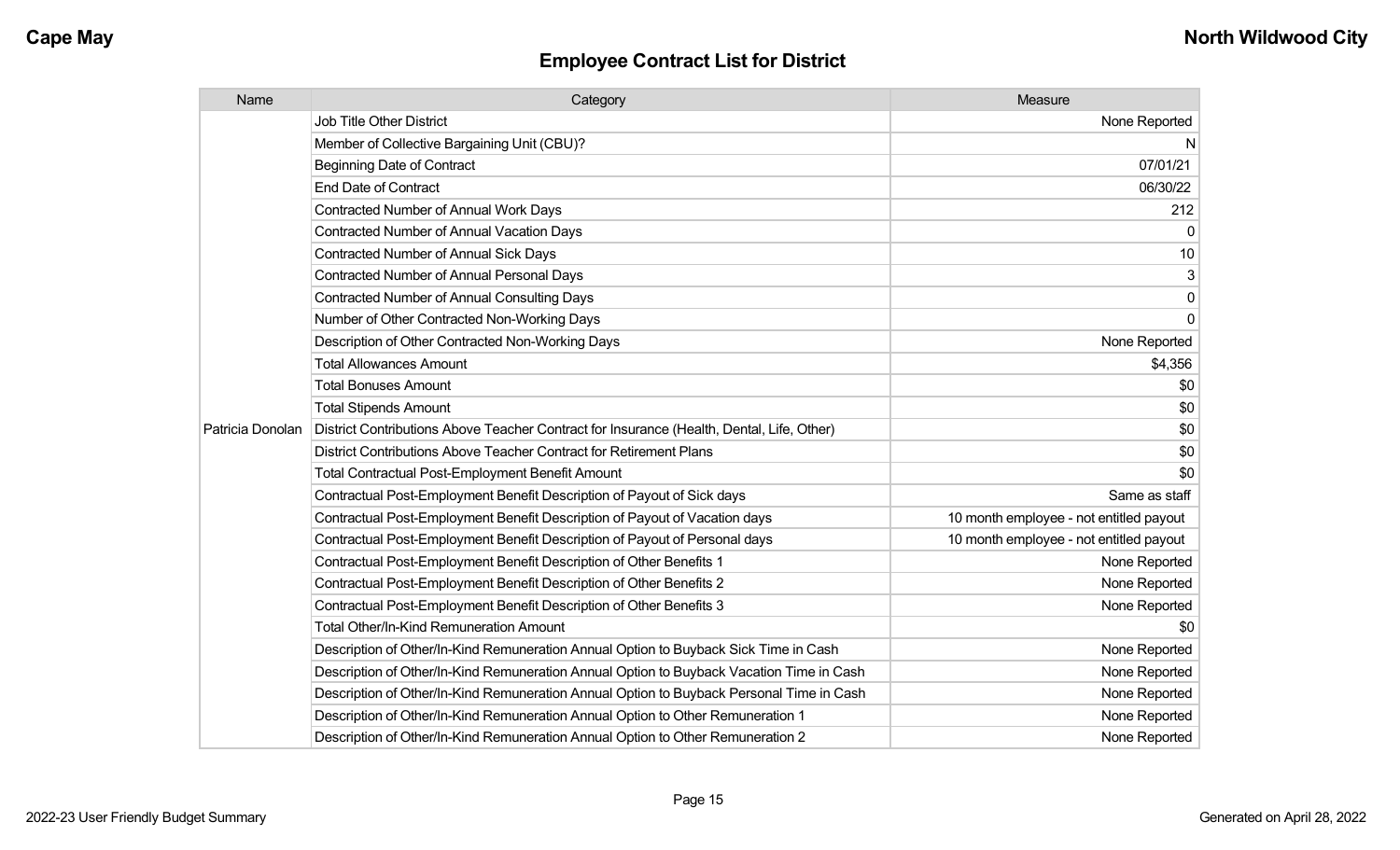| Name             | Category                                                                                  | Measure                       |
|------------------|-------------------------------------------------------------------------------------------|-------------------------------|
| Patricia Donolan | Description of Other/In-Kind Remuneration Annual Option to Other Remuneration 3           | None Reported                 |
|                  | <b>Additional Comment 1</b>                                                               | None Reported                 |
|                  | <b>Additional Comment 2</b>                                                               | None Reported                 |
|                  | <b>Additional Comment 3</b>                                                               | None Reported                 |
|                  | <b>Job Title</b>                                                                          | <b>Business Administrator</b> |
|                  | Job Title II                                                                              | <b>Board Secretary</b>        |
|                  | <b>Base Annual Salary Amount</b>                                                          | \$108,533                     |
|                  | Full-Time Equivalent (FTE)                                                                | 1.0                           |
|                  | Shared with Another District?                                                             | N                             |
|                  | <b>Shared County</b>                                                                      | None Reported                 |
|                  | <b>Shared District</b>                                                                    | None Reported                 |
|                  | <b>Job Title Other District</b>                                                           | None Reported                 |
|                  | Member of Collective Bargaining Unit (CBU)?                                               | N                             |
|                  | <b>Beginning Date of Contract</b>                                                         | 07/01/21                      |
|                  | <b>End Date of Contract</b>                                                               | 06/30/22                      |
|                  | Contracted Number of Annual Work Days                                                     | 260                           |
| Rose M. Millar   | Contracted Number of Annual Vacation Days                                                 | 20                            |
|                  | Contracted Number of Annual Sick Days                                                     | 12                            |
|                  | <b>Contracted Number of Annual Personal Days</b>                                          | 3                             |
|                  | <b>Contracted Number of Annual Consulting Days</b>                                        | 0                             |
|                  | Number of Other Contracted Non-Working Days                                               | $\mathbf{0}$                  |
|                  | Description of Other Contracted Non-Working Days                                          | None Reported                 |
|                  | <b>Total Allowances Amount</b>                                                            | \$4,350                       |
|                  | <b>Total Bonuses Amount</b>                                                               | \$0                           |
|                  | <b>Total Stipends Amount</b>                                                              | \$0                           |
|                  | District Contributions Above Teacher Contract for Insurance (Health, Dental, Life, Other) | \$0                           |
|                  | District Contributions Above Teacher Contract for Retirement Plans                        | \$0                           |
|                  | <b>Total Contractual Post-Employment Benefit Amount</b>                                   | \$23,109                      |
|                  | Contractual Post-Employment Benefit Description of Payout of Sick days                    | Per contract                  |